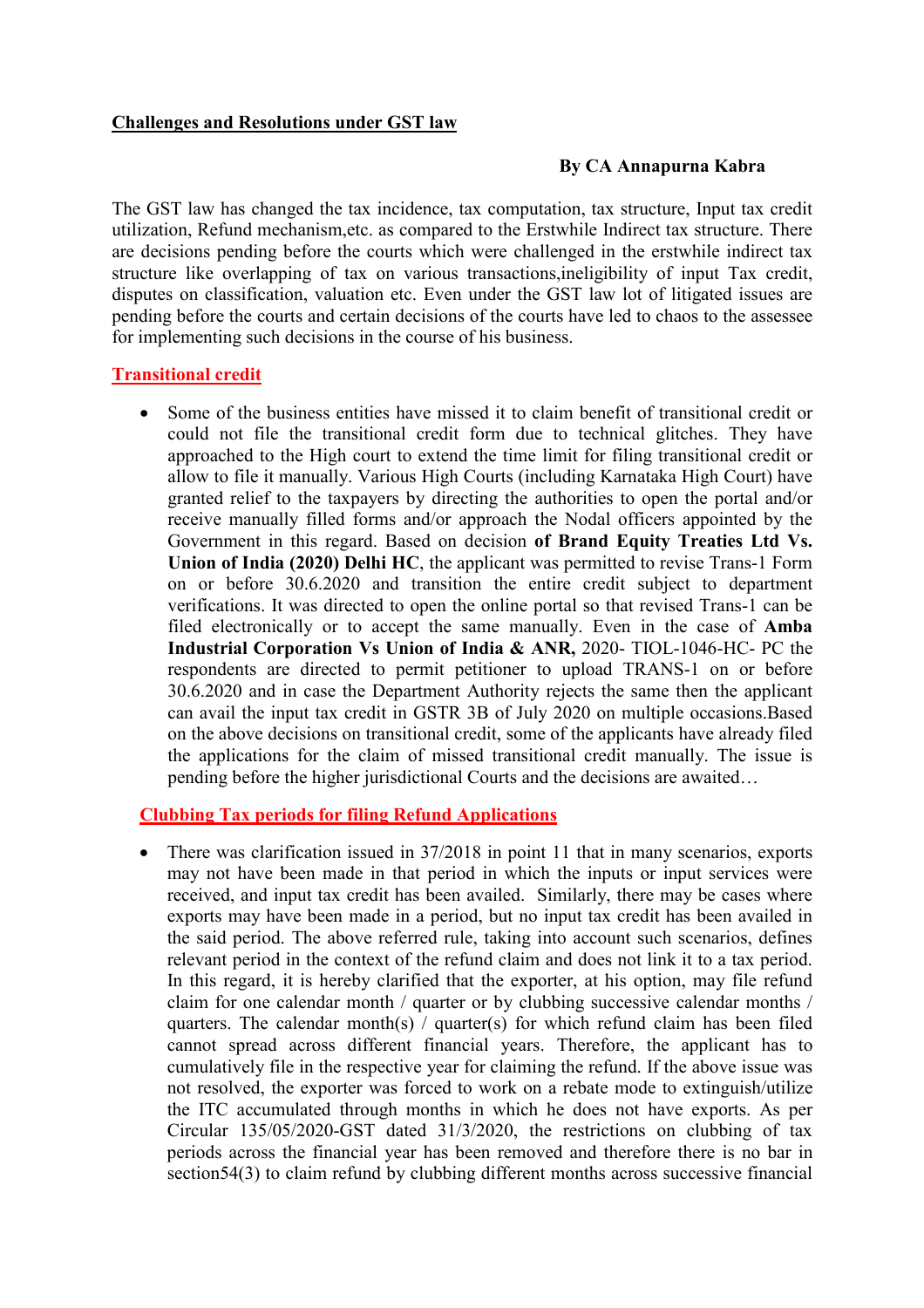years. Therefore, the applicant can file the refund application by clubbing different months across successive financial years. The GSTN has its own piece of teething conflicts and it is always great challenge for the businesses all over the country because of technical glitches and frequent amendments in the GST law. The above amendment was not activated or customized in GSTN portal for filing the consolidated Refund applications across different financial years.On 27<sup>th</sup> August it has been activated in the GSTN Portal and therefore Refund Application in GST RFD-01 can be filed for the periods relating to different Financial Years in a single Refund Application. Therefore, Refund Applications can be filed across the Financial Years.

## **GST Appellate Tribunal**

• The GST Appellate Tribunal has not yet been constituted nor notified by the Government u/s 109(1) of the Act. In the absence of Appellate Tribunal, the appellant is unable to file any appeal against the order of Joint Commissioner of Commercial Taxes (Appeal) at this point in time. The constitution of Appellate Tribunal is not yet constituted due to order of Madras High Court in case of *Revenue Bar Assn. v. Union of India*.

## **Interest**

• As per section 50(1) of CGST Act 2017, every person who is liable to pay tax in accordance with the provisions of the Act or the rules made thereunder but fails to pay tax or any part thereof to the Government within the prescribed period shall for the period for which the rate or any part thereof remains unpaid pay on his own interest at such rate not exceeding 18 % as may be notified by the Government on the recommendations of the council. The GST Council in its  $39<sup>th</sup>$  Meeting gave in principle approval to the following amendments in the GST Acts that amendment of Section 50 of the CGST Act to provide that interest should be charged only on the net tax liability of the taxpayer, after taking into account the admissible input tax credit. In simple terms interest would be leviable only on the amount payable through electronic cash ledger. The above recommendation will be made effective only after the necessary amendment in the GST Act are carried out. This amendment was eagerly awaited to see whether this amendment has retrospective effect as it can save some of the assessee who has already paid interest on net basis and not on gross basis accordingly. Vide Notification 63/2020 – Central Tax dated 25.8.2020, Proviso is added to section 50 of CGST Act which state that interest liability for delayed payment of GST is to be charged on the Net Cash Tax Liability with effect from 01.9.2020. Vide Press release dated 26.8.2020 the CBIC clarifies that while Notification is issued prospectively due to certain technical limitations, no recoveries shall be made for the prior period of 01.9.2020. Therefore, interest on delayed payment of GST will be on net liability though lot of judicial pronouncements has given different ruling on the above issues.

## • **IGST on Ocean Freight**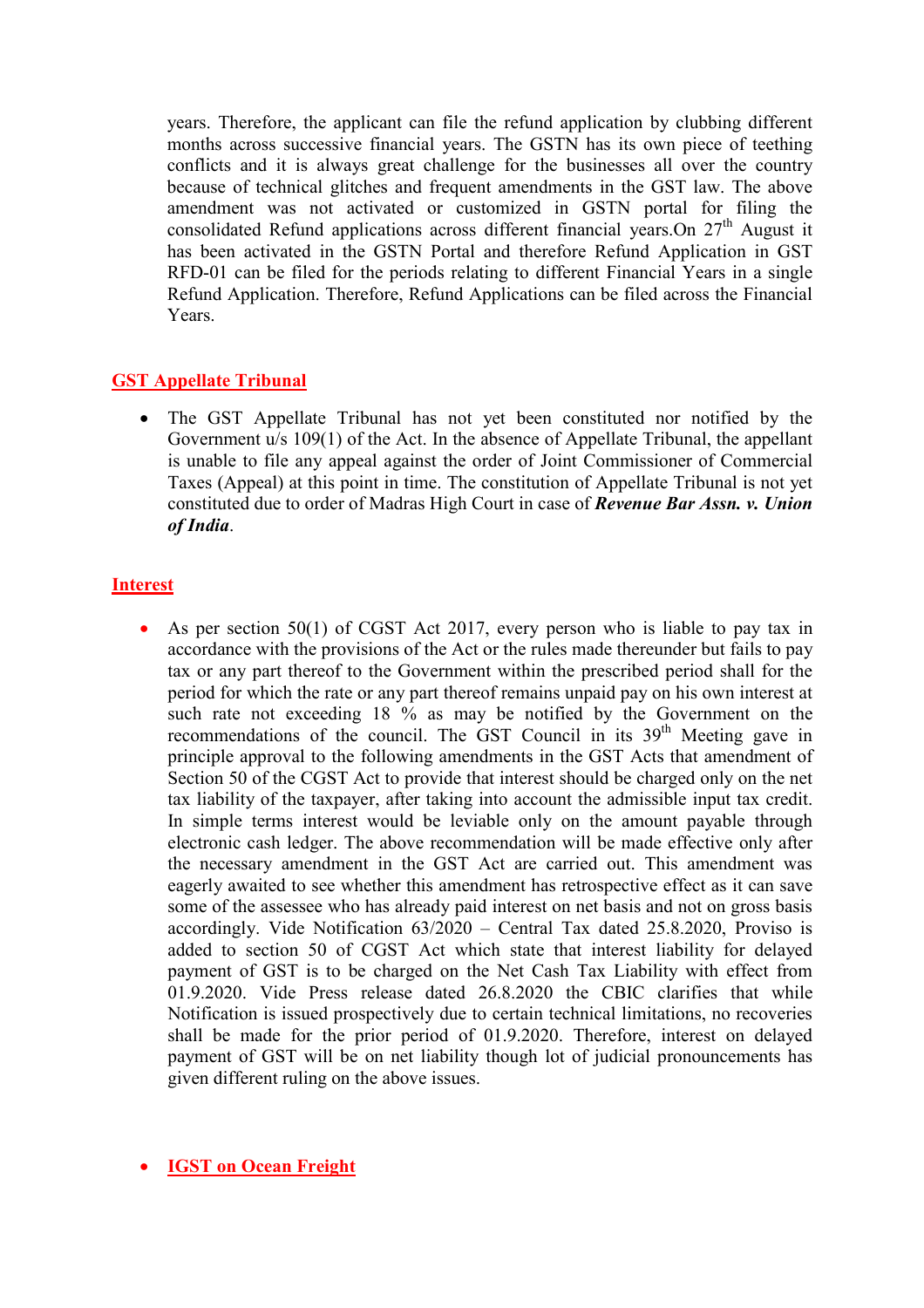• The levy of IGST on ocean freight was challenged before Guirat High Court on transportation of goods by vessel. The petitioner's submission was that Notification No. 8/2017-Integrated Tax (Rate) and Entry 10 of Notification No. 10/2017- Integrated Tax (rate) are *ultra vires* the IGST Act, 2017. The challenge was on following grounds as IGST has been paid on entire value of imports inclusive of ocean freight, it cannot be asked to pay tax on ocean freight all over again under a different notification and in case of CIF contracts, since both service providers and recipient are outside the Indian territory, no tax thereon can be collected even under reverse charge mechanism. There is chaos over applicability of IGST on ocean freight under reverse charge though many of the assessee are continuing to pay under reverse charge mechanism and claimed the input tax credit by setting off with other liabilities. Vide the case of *Mohit Minerals Private Limited Vs Union of India* 2020 VIL 36 Gujarat (HC) dated 23.1.2020 wherein it is held that the payment of IGST on ocean freight under reverse charge is held unconstitutional.Before AP High Court, the Petitioner has challenged the above notification and has claimed the refund of IGST paid on ocean freight charges. It was challenged in Bharat Oman Refineries Vs Union of India 2020-VIL-397-GUJ and the respondents are directed to sanction the refund and pay the requisite amount of IGST already paid by the writ applicant pursuant to Entry 10 of Notification No 10/2017 dated 28.7.2017 having been declared ultra vires. Therefore, there are different views on payment of IGST on ocean freight as whether it will be challenged before Supreme Court or whether the assessee should stop paying IGST on ocean freight under reverse charge.

### **Challenged Rule 36(4) Restricting Input Tax credit**

There is restriction imposed vide Rule 36(4) of the CGST Rules 2017. The Rule state that Input tax credit to be availed by a registered person In respect of invoices or debit notes, the details of which have not been uploaded by the suppliers under subsection (1) of section 37, shall not exceed 20 per cent (10% w e f 1.1.20). of the eligible credit available in respect of invoices or debit notes the details of which have been uploaded by the suppliers under sub-section (1) of section 37. This Rule has been challenged in various courts. This Rule restricts the Input tax credit up to 20%/10 of value of Invoices in respect of Invoices/debit notes whose details have not been uploaded by the suppliers. The availment of input tax credit is restricted over and above the amount reflected in GSTR 2A despite having valid tax Invoice. The Rule 36(4) is challenged on the ground that it finds the reference in section 43A of CGST Act which is yet to be notified and override section 41, 42 and 43 of the CGST Act 2017. Even it is challenged on the ground that introduction of Rule 36(4) is ultra vires to sections 38(1) and 42(3) of the CGST Act.

#### **Intermediary Services**

There are different school of thoughts towards levy of tax on Intermediary services. One school of thought is that place of supply shall be the location of the intermediary. Since the supplier and the place of supply is within the state but in view of the fact that the recipient is outside the country, IGST becomes applicable. With reference to the provisions of Section 8(2), it restricts the supply of services under Section 12 i.e when the supplier and recipient are in India. It does not cover the situation when the supplier is in India and recipient is outside India, but the place of supply is in India. Therefore, based on Section 7(5)(c) which states that Supply of goods or services or